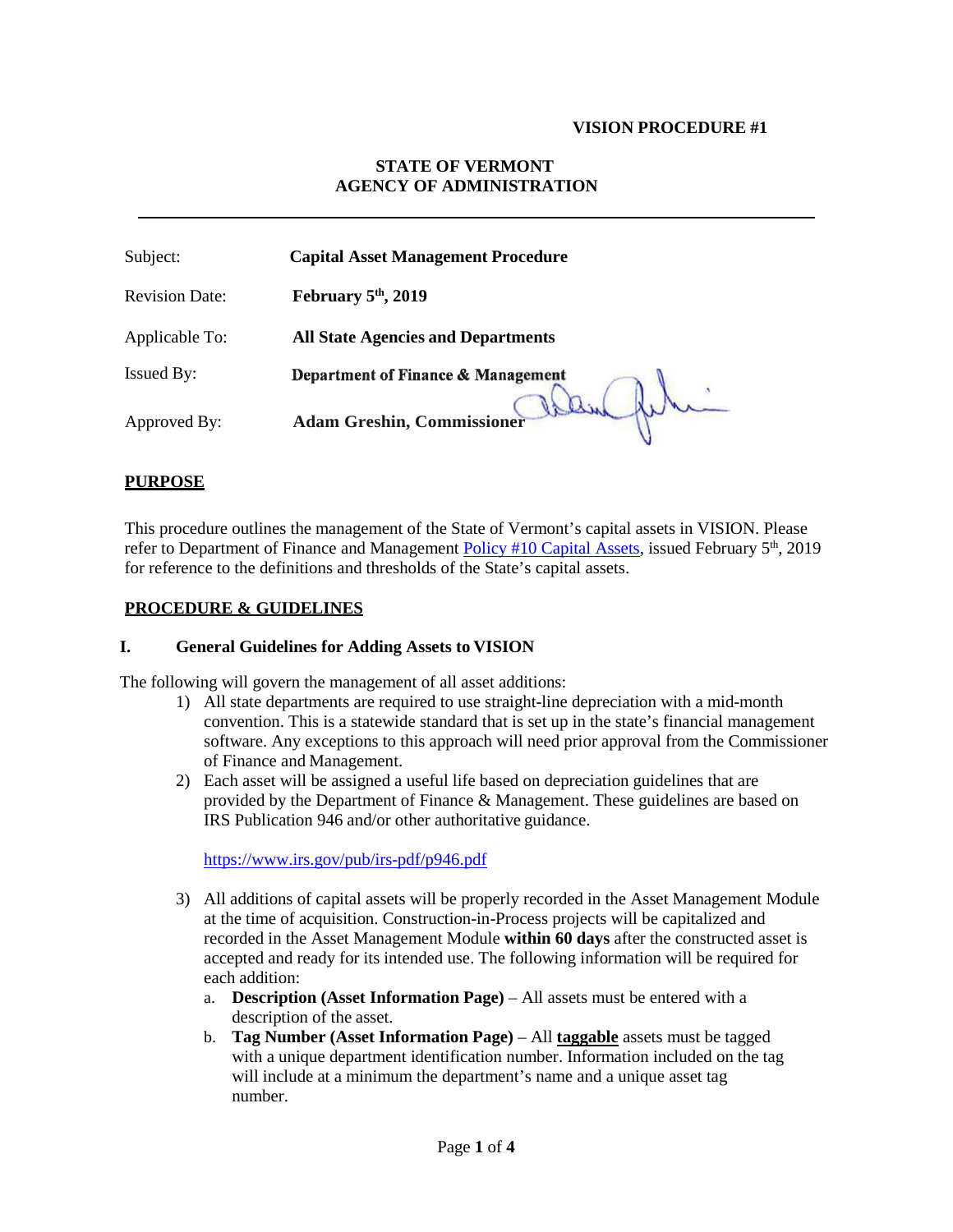- c. **Acquisition Date (Asset Information Page)**  All assets must be entered with the date the asset was acquired.
- d. **Comments (Location/Comments/Attributes Page)**  Donated asset acquisition information will be kept in the Comments Panel. This information must include but is not limited to the name and address of the donator. The fair market value of donated land at the date of acquisition must be documented in the Comments Panel.
- e. **Location (Location/Comments/Attributes Page)**  All assets must be entered with a location code that corresponds to the primary physical location of the asset. Departments are responsible for conducting an annual physical inventory andwill need a location code in order to complete this task. Location codes intended for use in the Asset Management Module all have an "**A**" prefix.
- f. **Amount (Asset Acquisition Detail Page)** All assets must be entered with an amount equal to the acquisition cost. Acquisition cost includes all expenditures that are necessary to place the asset into its intended location and condition for use. This includes the invoice purchase price and ancillary charges that are directly attributable to asset acquisition – such as freight  $\&$  transportation, in-transit insurance, duty, site preparation, assembly, and installation costs. If the asset was *donated or gifted* (with the exception of land), the amount must reflect the fair market value at the time of acquisition.
- g. **Quantity (Asset Acquisition Detail Page)** All assets must be entered with a quantity equal to 1 (one).
- h. **Category (Asset Acquisition Detail Page)**  All assets must be entered with a category. The category determines the depreciation status of an asset. The category is associated directly with the profile id. If a category is entered that is not associated directly with the profile id that is entered, the system will override the category when the asset is capitalized to ensure that the asset is recorded using the appropriate category.
- i. **Department "Dept ID" (Asset Acquisition Detail Page - Acquisition Details Chartfields link)** – All assets must be entered with a Dept ID.
- j. **Fund (Asset Acquisition Detail Page - Acquisition Detail Chartfields link)**  All Internal Service fund, Enterprise fund and Fiduciary fund assets must be entered with a fund.
- k. **Capitalize (Asset Acquisition Detail Page)**  The Capitalization status defaults to "To Be Capitalized". This status cannot be overridden. The system will change this status to "Already Capitalized" after the asset has been capitalized and saved.
- l. **Payables Info (Asset Acquisition Detail Page – Interfaces Info link)**  All assets entered must have Payables Info. This includes, but is not limited to: AP Unit, Voucher ID, Supplier ID, Invoice Number, and Invoice Date. This will allow for a clean audit trail of all assets from the Accounts Payable Module to the Asset Management Module. *Donated asset acquisition information will be kept in the Location/Comments/Attributes page. This information must include but is not limited to the name and address of the donator*.
- m. **Profile ID (Asset Acquisition Detail Page)**  All assets must be entered with a Profile ID. The Profile ID is associated with the Category. In selecting the most appropriate asset profile, primary emphasis must be placed on the physical nature of the asset and its estimated useful life.
- n. **Transaction Date (Asset Acquisition Detail Page)**  The Transaction date must be the same as the *acquisition date* that was entered on the Asset Information Page
- o. **Accounting Date (Asset Acquisition Detail Page)**  The Accounting Date defaults in as the current date. **Do not override** this date.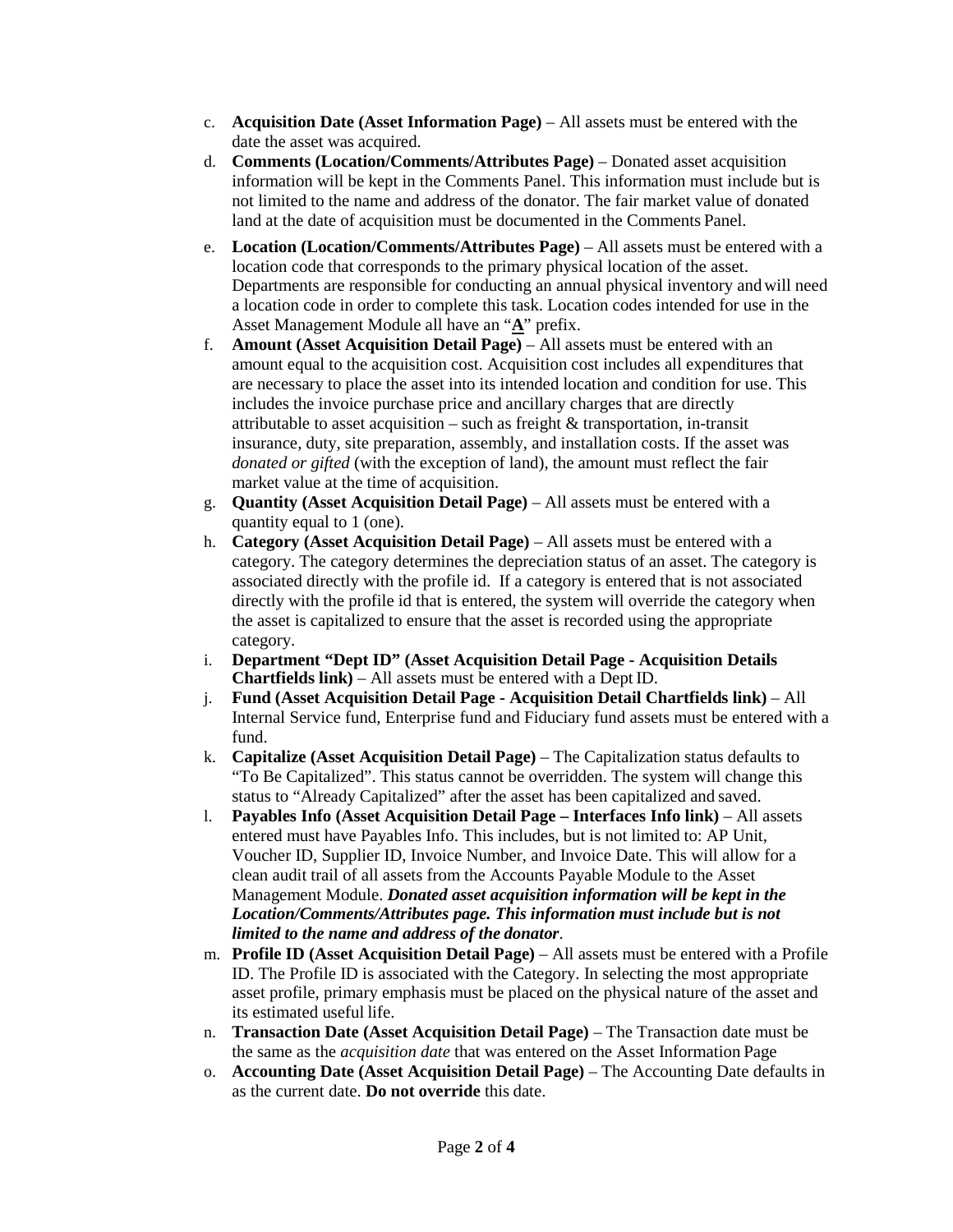p. **Transaction Code (Asset Acquisition Detail Page)** – The Transaction Code should reflect how the asset was acquired. Donated assets must be coded as Donated.

# **II. General Guidelines for Transferring or Retiring Assets**

The following will govern the management of all asset transfers, retirements or disposals:

- 1) All retirements or disposals of assets will be properly recorded in the Asset Management Module at the time of disposal, to ensure accurate financial reporting. Retirements must be entered with a transaction date equal to the date of the disposal, an accounting date equal to the current date, and with the disposal code that most accurately describes the disposal process.
- 2) Departments are also required to document on the Comments panel of Asset Basic Information, all details regarding the disposal of the asset, including how the asset was physically disposed of.
- 3) Depts are to establish their own internal asset retirement / disposal process.
- 4) When assets are found to be surplus by any state agency or department, these assets must be physically transferred to The Department of Buildings and General Services, State Surplus Property Division per 29 VSA chapter 59, section 1556, unless otherwise directed by statute. State Surplus Property Division will then either physically transfer the property to another entity, inventory it for future use, or dispose of the property. The same guidelines for asset retirements or disposals will apply as required in 1) and 2) of this section.

## **III. General Guidelines for Conducting Physical Inventories**

The following will govern the conducting of physical inventories:

- 1) All Departments are required to conduct and complete an annual physical inventory between May 1 and June 1.
	- a. A physical inventory must be taken of all capital assets and computer equipment to ensure that all capital assets and computer equipment additions and disposals are recorded properly in VISION.
- 2) All adjustments including additions and disposals of assets in VISION as a result of physical inventories taken and completed annually between May 1 and June 1 must be made in VISION **prior to June 15** of the same year.

#### **IV. Revision History**

April 2001: Originally issued as Administrative Bulletin #1: Asset Management

May 1, 2004: Re-issued as VISION Procedure #1: Asset Management Procedure

Key changes in **4/26/05** revision:

- Section V-3: All additions of fixed assets will be properly recorded in the Asset Management Module *at the time of acquisition*.
- Section VI-1: All retirements or disposals of fixed assets will be properly recorded in the Asset Management Module *at the time of disposal* …
- Requires Agency/Department Head signature on Asset Verification Form